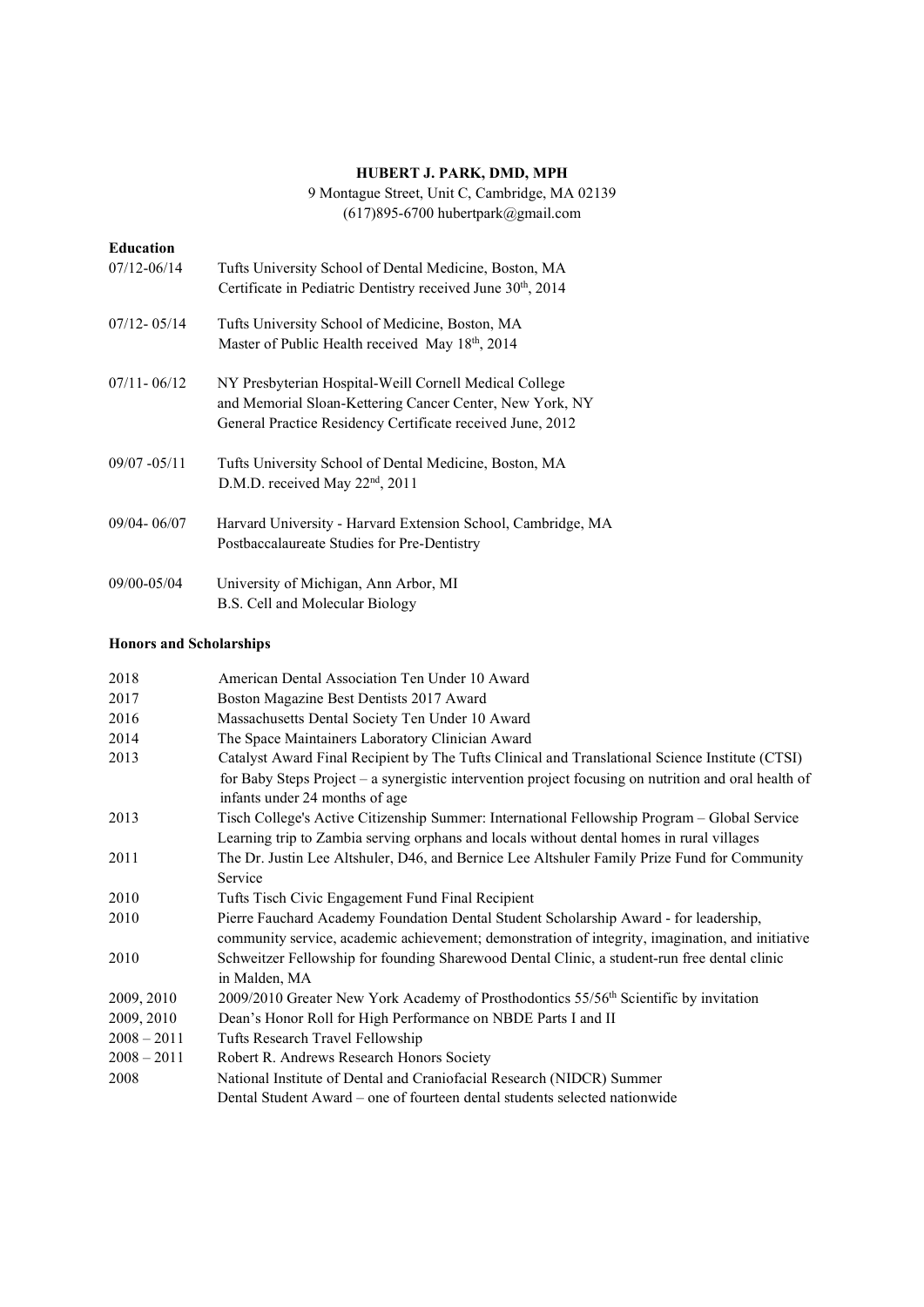| 2004 | Undergraduate Research Opportunities Program (UROP) Travel Fellowship |
|------|-----------------------------------------------------------------------|
| 2003 | University Honors, University of Michigan                             |

#### Professional Experience

| $6/17$ – Present | Drs. Park, Perlman & Koidin in Lynn, MA<br>Owner pediatric dentist of a pediatric and orthodontic practice providing care for infants<br>children, and adults with special needs.                                                                                                                                                                                                                                                                                                                                 |
|------------------|-------------------------------------------------------------------------------------------------------------------------------------------------------------------------------------------------------------------------------------------------------------------------------------------------------------------------------------------------------------------------------------------------------------------------------------------------------------------------------------------------------------------|
| $8/15$ – Present | Franciscan Hospital for Children in Brighton, MA<br>Staff member providing pediatric dental care under general anesthesia                                                                                                                                                                                                                                                                                                                                                                                         |
| $5/15 - 7/17$    | Massachusetts General Hospital Dental Group in Danvers, MA and Boston, MA<br>Part-time pediatric dentist; OR privileges in Boston and Danvers                                                                                                                                                                                                                                                                                                                                                                     |
| $9/14 - 3/18$    | North Shore Pediatric Dental Associates in Beverly, MA<br>Part-time pediatric dentistry associate                                                                                                                                                                                                                                                                                                                                                                                                                 |
| $7/12 - 7/18$    | D2 Dental / Leader Dental Associates in Malden MA<br>Part-time pediatric dentistry associate                                                                                                                                                                                                                                                                                                                                                                                                                      |
| $7/12 - 6/14$    | Tufts University School of Dental Medicine, Pediatric Dentistry Department, Boston, MA<br>Pediatric Dentistry Residency<br>Chief resident; treatment of children with or without nitrous or oral sedation; interceptive and<br>comprehensive orthodontics; over 80 cases of full mouth rehabilitation under general anesthesia at<br>either Tufts Medical Center or Franciscan Children's Hospital                                                                                                                |
| $6/11 - 6/12$    | NY Presbyterian Hospital-Weill Cornell Medical College and Memorial Sloan-Kettering Cancer<br>Center, New York, NY<br>General Practice Residency<br>Ample experience in managing dental care for cancer and other medically compromised patients;<br>over 100 on-call shifts managing dentoalveolar and maxillofacial trauma, infection, and pathology<br>; operated in over 20 cases of adult/pediatric full mouth rehab under general anesthesia and<br>assisted in over 100 oral maxillofacial GA and IV cases |
| 8/11             | Children's Hospital Boston, Boston, MA<br>1-week externship                                                                                                                                                                                                                                                                                                                                                                                                                                                       |
| $12/10 - 1/11$   | Volunteer at Tufts Dental Emergency Clinic                                                                                                                                                                                                                                                                                                                                                                                                                                                                        |
| $11/10 - 12/10$  | Brigham and Women's Hospital, Division of Oral Medicine and Dentistry, Boston, MA<br>2-week externship                                                                                                                                                                                                                                                                                                                                                                                                            |
| $4/10 - 5/10$    | Saint Joseph's Hospital for Specialty Care, Children's Dental Clinic, Providence, RI<br>5-week externship                                                                                                                                                                                                                                                                                                                                                                                                         |
| $2003 - 2004$    | University of Michigan Hospital - Hospital Dentistry Assistant and Volunteer, Ann Arbor, MI<br>${\sim}100$ hours                                                                                                                                                                                                                                                                                                                                                                                                  |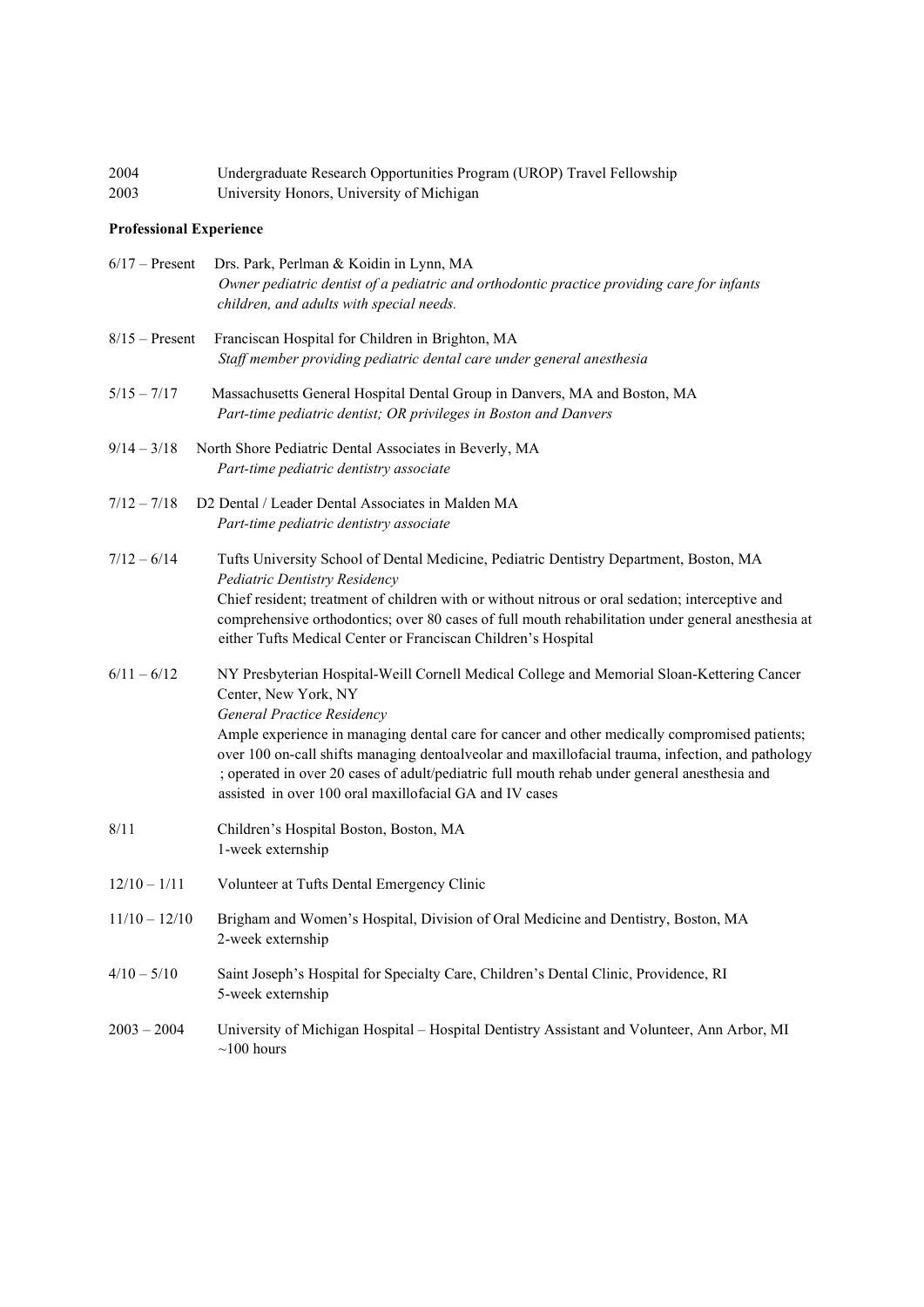# Community Service

| 2013          | Options for Children in Zambia $-3$ -week global service learning trip to Zambia<br>Preventive, ART, and oral surgery services to over 200 children in an orphanage and over 800<br>people in rural villages; building of maternal birthing center and jewelry program to empower<br>local women |
|---------------|--------------------------------------------------------------------------------------------------------------------------------------------------------------------------------------------------------------------------------------------------------------------------------------------------|
| $2009 - 2011$ | Sharewood Clinic in Malden, MA                                                                                                                                                                                                                                                                   |
|               | Founded a free student-run dental clinic providing dental screenings and client referrals for<br>underserved populations; raised \$9,964 for the clinic to ensure sustainability                                                                                                                 |
| 2010          | Kaya Children International – Dental outreach to street children in La Paz,<br>Bolivia, July $3rd - 10th$                                                                                                                                                                                        |
| 2010          | Hispanic Dental Association - Dental outreach trip to the Dominican Republic<br>April $15^{th} - 22^{nd}$                                                                                                                                                                                        |
| $2007 - 2011$ | Smile Squad – Dental outreach to the pediatric population in Greater Boston                                                                                                                                                                                                                      |
| $2007 - 2011$ | <b>Bridge Over Troubled Waters</b><br>Spearheaded education sessions for at-risk youths; coordinated clinical sessions with Tufts and                                                                                                                                                            |
|               | Harvard dental students                                                                                                                                                                                                                                                                          |
| 2004          | Kenya Medical Outreach, Inc.<br>Three-week mission trip to provide dental, medical, and optometric services to heavily<br>underserved populations in rural villages of Kenya                                                                                                                     |
|               |                                                                                                                                                                                                                                                                                                  |

# Teaching Experience

| 2012-Present | Clinical teaching of dental students on pediatric dentistry rotation at Tufts |
|--------------|-------------------------------------------------------------------------------|
| 2008         | Tufts Tutor in Physiology and Dental Anatomy                                  |

# Leadership Experience

|                  | 2017 – Present Director, Tufts University Dental Alumni Association                           |
|------------------|-----------------------------------------------------------------------------------------------|
| $2017 -$ Present | Member, Massachusetts Dental Society Governance Reform Task Force                             |
| $2016$ – Present | Public Policy Advocate, Massachusetts Academy of Pediatric Dentistry/AAPD                     |
| $2016 -$ Present | Chair, Massachusetts Dental Society Membership Committee                                      |
| $2016 -$ Present | Chair, Massachusetts Dental Society Boston District Executive Board                           |
| $2015 -$ Present | ADA Success Speaker                                                                           |
| $2015 -$ Present | Guest board member, Massachusetts Dental Society Board of Trustees                            |
| $2014 - 2015$    | Chair, Massachusetts Dental Society ad hoc Committee for Dentistry for Special Needs Patients |
| $2014 -$ Present | Consultant, Massachusetts Department of Public Health Perinatal Oral Health Task Force        |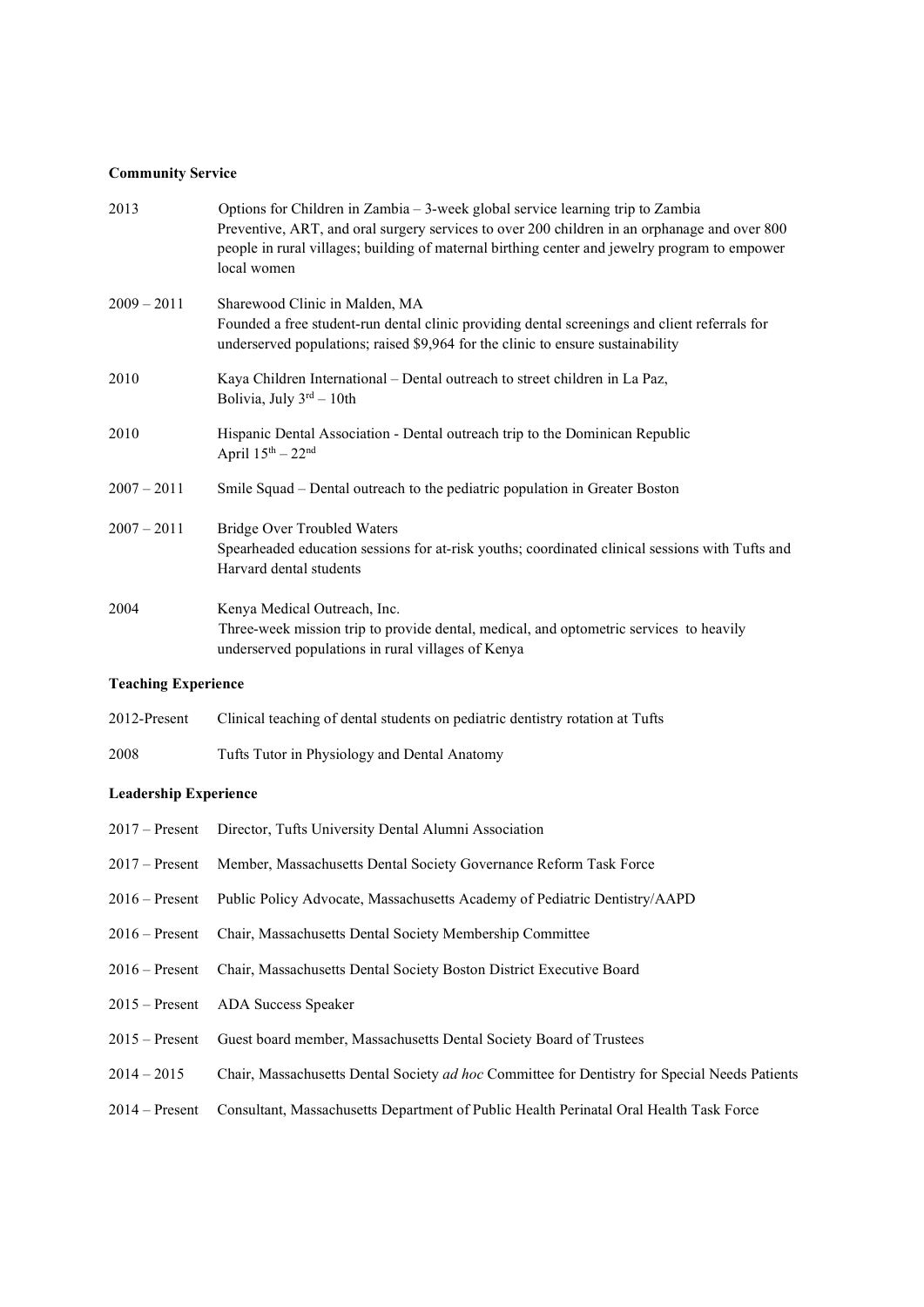| $2013 -$ Present | Member, Massachusetts Dental Society Leadership Institute and Boston Collaborative Group |
|------------------|------------------------------------------------------------------------------------------|
| $2013 - 2014$    | Chief Resident; Department of Pediatric Dentistry, Tufts School of Dental Medicine       |
| $2008 - 2011$    | Class of 2011 Vice President at Tufts School of Dental Medicine                          |
| $2010 - 2011$    | American Association of Public Health Dentistry Tufts Chapter - Secretary                |
| $2009 - 2011$    | Asian Dental Student Alliance (ADSA)<br>- Co-President (2010) and Secretary (2009)       |
| $2010 - 2011$    | Student Research Group (SRG)/Bates-Andrews Research Honors Society<br>Board - Treasurer  |
| 2007-2009        | Class Representative for Gross Anatomy and Histology                                     |
| $2003 - 2004$    | <b>ASDA Pre-Dental Association Treasurer</b>                                             |

### Research Experience

| 2013-2014       | Tufts School of Medicine, PI: Christine Rioux, PhD, MS.<br>Title: Oral Health Program Quality Improvement for Boston Chinese Church Head Start<br>Program - Investigation of the Oral Health Knowledge, Attitudes, and Practices of the Families              |
|-----------------|---------------------------------------------------------------------------------------------------------------------------------------------------------------------------------------------------------------------------------------------------------------|
| 2012-2014       | Tufts School of Medicine, PI: Virginia R. Chomitz, PhD, MS.<br>Title: Baby Steps to Healthy eating and Healthy Teeth: A Public Health/Dental Obesity<br><b>Prevention Pilot</b>                                                                               |
| 2009-2011       | Tufts School of Dental Medicine, Division of Cancer Biology and Tissue<br>Engineering, Mentor: Addy Alt-Holland, Ph.D.<br>Title: Normalization of Epithelial Precancerous Tissues Through Modulation<br>of Tumor-Microenvironment Interactions                |
| $2008 - 2009$   | Tufts School of Dental Medicine, Department of Orthodontics, Mentor: Drs.<br>Vicky Cartsos and Reema Dhingra<br>Title: Statistical analysis of facial asymmetry using Cone Beam Computed<br>Tomography (CBCT).                                                |
| $06/08 - 08/08$ | National Institute of Craniofacial and Dental Research, Bethesda, MD,<br>Mentors: Drs. Ashok Kulkarni and Shigeki Suzuki<br>Title: Characterization of proteoglycans involved in dentin mineralization<br>using knockout and transgenic mouse models.         |
| $03/05 - 06/07$ | Harvard School of Dental Medicine, Longwood, MA, Principal Investigator:<br>Dr. Athanasios Zavras<br>Title: Oral cancer epidemiology, detection, and factors that lead to delayed<br>diagnosis; Osteonecrosis of the jaw and its relation to bisphosphonates. |